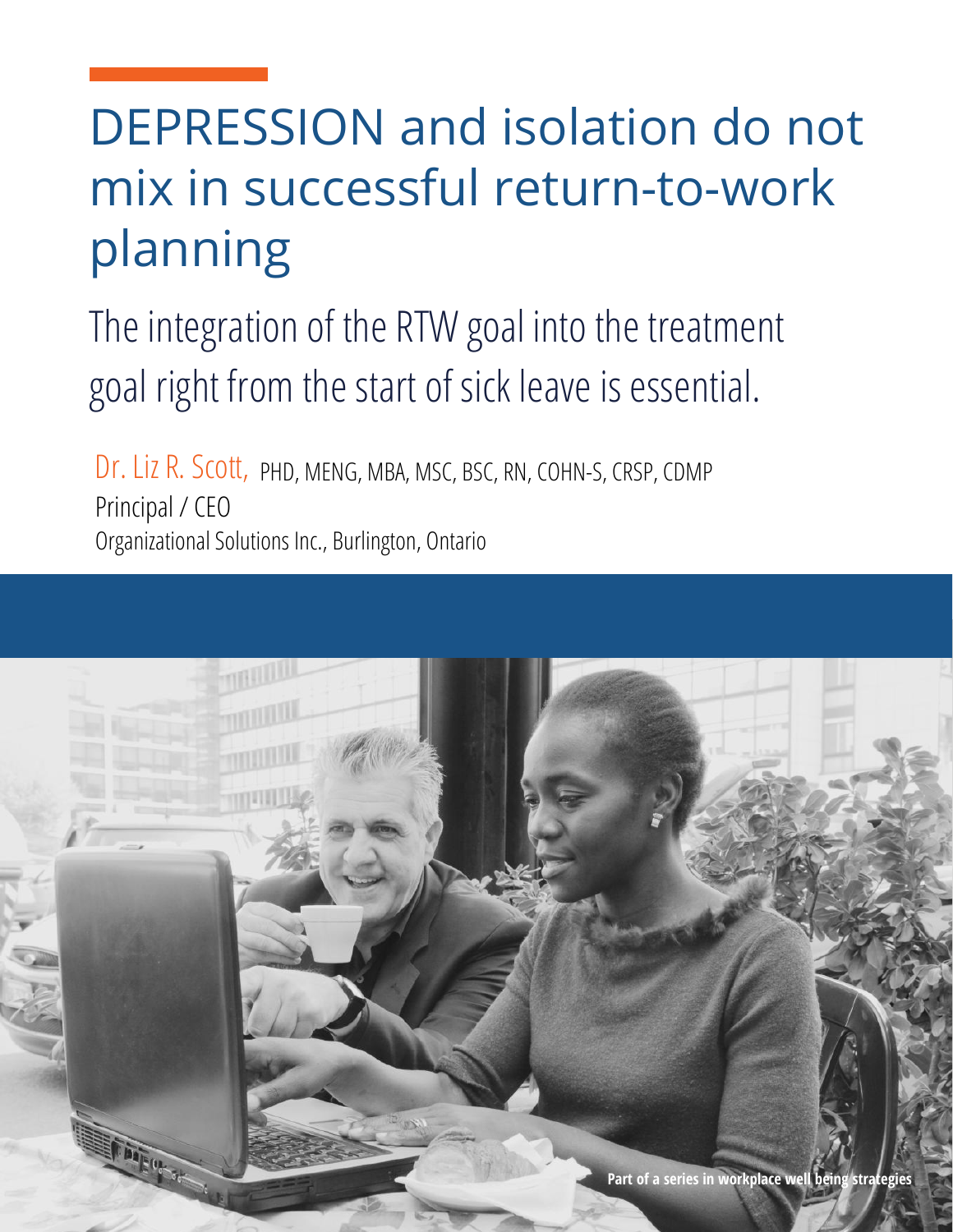# DEPRESSION AND ISOLATION DO NOT MIX by Liz R. Scott

The increase in mental health conditions has caused us to pause and assess the importance of diagnosis, treatment, and return-to-work. There is certainty that depression and isolation do not mix. Work provides a strong sense of self and social connection. Mental health claims represent approximately 20-30% of all disability claims. There is a significant human and financial cost to absence due to mental health conditions. Traditional disability management strategies are not suitable or sufficient for mental health claims. The propensity to longer duration is directly tied inadequate treatment and not having a plan to return-to-work (RTW).

There are a few barriers to consider and distinct steps to ensure individuals with depression are able to return-to-work. It is essential to have an appropriate diagnosis, a strong treatment plan, minimization of iatrogenic effects, positive employee attitude, and return-to-work that supports transition to regular work.

#### Diagnosing and Treatment Planning

Once an appropriate diagnosis is confirmed, individual work-focused cognitive behavioral therapy (CBT) with optimal workplace intervention will ensure positive progression (Dalgaard et al., 2017). A common concern that has been demonstrated to have detrimental effects is over-diagnosing and medicalization. Medicalization is frequently defined as, a process by which some non-medical aspects of human life become considered as medical problems. Over-diagnosis, on the other hand, is most often defined as diagnosing a biomedical condi-

## The integration of the RTW goal into the treatment goal right from the start of sick leave is essential.

tion that, in the absence of testing, would not cause symptoms or death in the person's lifetime. Medicalization and over-diagnosis are related concepts as both expand or extend the concept of disease and should be avoided (Hofmann, 2016).

The lack of support for returnto-work and the over-diagnosing in the health care system is known as an iatrogenic ('side-') effects.

The research is clear that isolation, and reduced activity levels could exacerbate mental health problems. Therefore, the negative impact of medicalization, and overdiagnosed sick leave needs to be mitigated by treatment and returnto-work support for individuals with depression. In order to maintain worker identity, and orientation, the sustained routine, activities, and social contacts of the workplace are key (Cameron, 2016). Treating practitioners and treatment should include a solid care plan.

#### Workplace Support

The integration of the RTW goal into the treatment goal right from the start of sick leave is essential. Interventions that include the workplace, albeit indirectly, have been shown to have success. Lack of early RTW oriented action has detrimental effects. Additionally, the availability of dedicated mental health practitioners, and the regular provision of clinical information by a specialist is essential. General Practitioners have a significant role and impact in the prevention of long-term work disability. Promotion of work as a healthy part of recovery will assist with recovery from mental health conditions. There is need for support through the health care delivery of mental health services including the primary care level (Sylvain, 2016).

The lack of early RTW-oriented action results in a loss of occupational capital. Interventions that include workplace involvement can make a significant difference. Regardless of the practice profile, actions intended to improve collaboration with key stakeholders remain the exception. Two characteristics of the work context appear to have an impact: the availability of dedicated mental health resources, and the regular provision of capability information by counsellors and psychotherapists (Sylvain, 2016).

#### Employee Focus

The research is clear that expectations of recovery and return-to-work, pain and disability levels, depression, workplace factors, and access to multidisciplinary resources, make a difference in return-to-work. The factors that are known as important include modifiable factors in progressive back to work (Cancel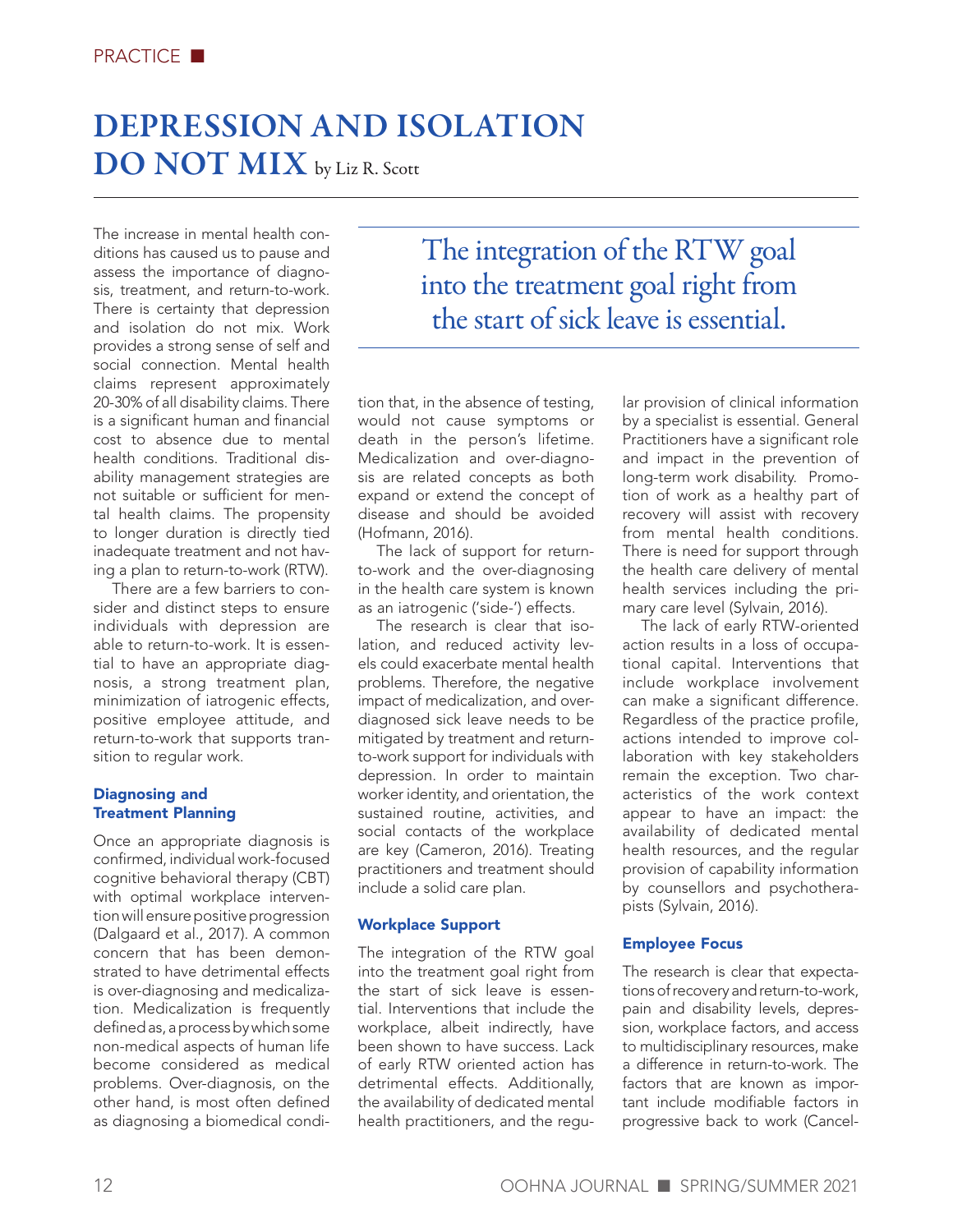liere et al., 2016; Hogg-Johnson & Cole, 2003; Lagerveld et al., 2012; Lagerveld et al., 2016;2016). Employees sick-listed with selfreported stress or burnout returned to work faster than those with selfreported depression (HR=0.76), and other mental health problems (MHP) (HR=0.56). A positive RTW expectancy of the sick-listed person (HR=1.27) and no prior absence with MHPs (HR=1.29) were associated with a shorter time to RTW. Sickness absence due to self-reported stress or burnout, a positive RTW expectancy, and no prior absence with MHPs predicted a shorter time to RTW. These findings could help treating physicians, return-to-work coordinators, mental health practitioners, and other rehabilitation professionals to identify groups at high risk for prolonged absence, and modify their techniques (Neilson et al., 2010; Netterstron,

Nannat, & Barrite, 2015).

Self-efficacy (SE) also known as self-belief is a key factor in the enhancement of work ability and RTW. Improving employees' SE and collaborating with employers to enhance work ability may help to facilitate RTW (Nigatu et al., 2015). Common themes across all types of disability included work being a source of identity, feelings of normality, financial support, and socialization. These meanings were found to be both motivating for return-to-work and health promoting (Modini, Joyce, Mykletun, Christensen, Bryant, Mitchell, & Harvey, 2016; Saunders, 2013).

#### Return-to-work Success

Healthcare providers, employers, and other stakeholders can use this information to facilitate return-to-work (Cancelliere et al., 2016). Workers' problems with extended claims were linked to RTW policies that did not easily accommodate conflict or power imbalances among RTW parties. Social relations and processes can impede communication about RTW plans. Avenues for intervention require a shift to a critical lens to the RTW process that addresses differences of knowledge, resources, and interests among different parties (MacEachen, Kosny, Ferrier, & Chambers, 2010). The content and flow of the return-to-work discussion is of high importance and influences employee behaviour and return-to-work outcomes (Cohen, Allen, Rhydderch, & Aylward, 2012).

In a systematic review of articles on mental health claims the authors all agreed there are key factors in return-to-work from mental health disability: 1) welldescribed organizational policies and procedures for the roles and

### **CLASS IS ALWAYS IN SESSION** JHSC Certification Part 1 eLearning is now available.Enroll Now **Limited Time Bundle Offer JHSC Certification** JHSC Certification Part 1 eLearning  $+$ Part 1 eLearning : Part 2 *facilitator-led* Training starting at: **\$299 \$599** For more information and to register visit Public Services Health<br>8 Safety Association **PSHSA.ca [pshsa.ca/jhsc-elearning](https://www.pshsa.ca/jhsc-elearning)**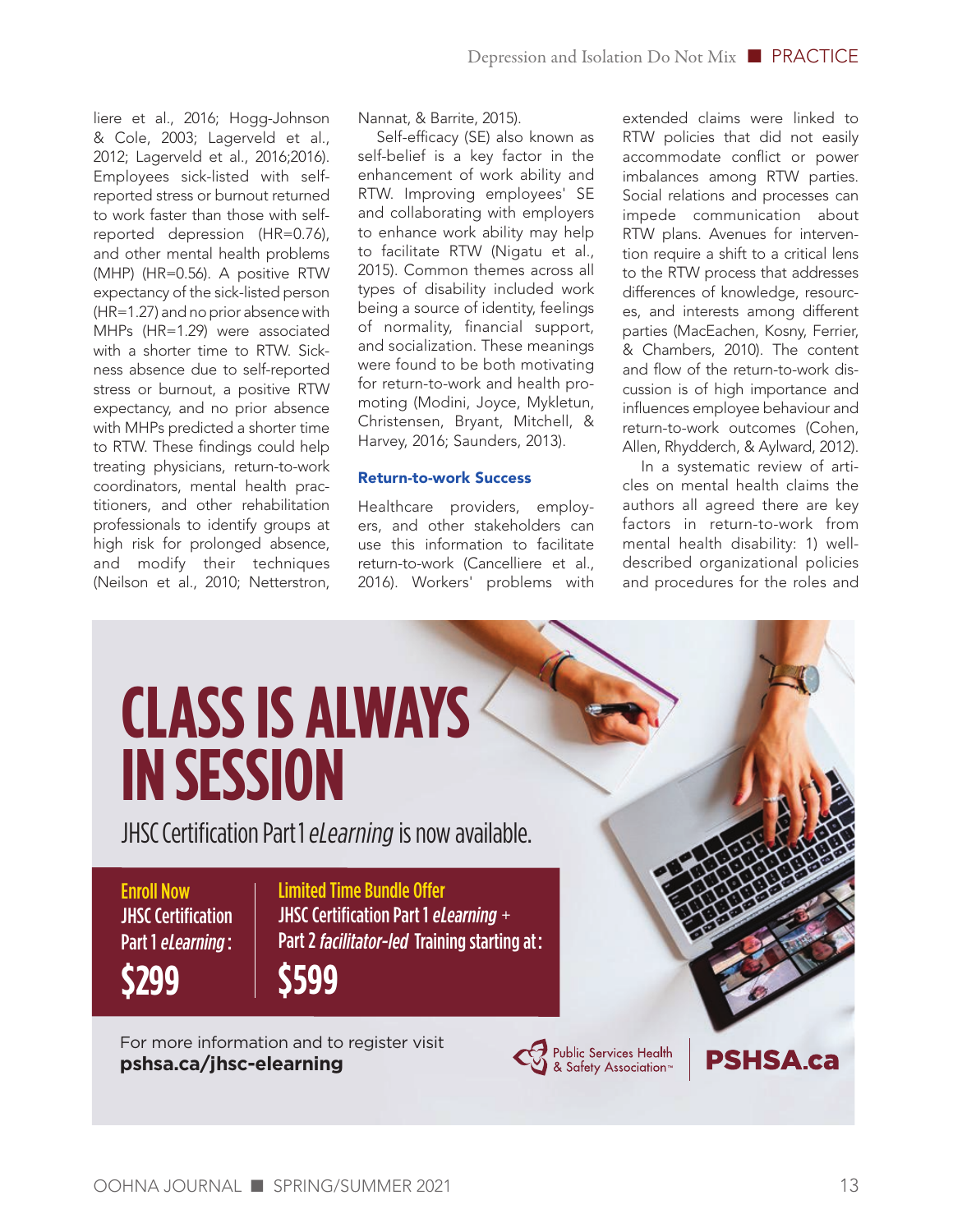responsibilities of all stakeholders, 2) a disability leave plan, and 3) availability of work accommodations (Dewa et al., 2016; McDowell & Fossey, 2015).

According to Haveraaen, et al. (2017), prolonged disability can be attributed to any or all of the following:

- Self-reported high demands
- Low decision authority
- Low reward
- Low support from leaders and colleagues
- High global symptom index
- Length of sick leave at baseline
- Stressful negative life events during the year before baseline

Return-to-work coordinated and planned, work accommodation, access to mental health treatment leave that is coordinated, and proper assessment of disability are considered best practices in the facilitation of return to work (Dewa et al., 2016).

#### Conclusion

As mental health continues to receive increased attention in the media and society, it is important to recognize elements that influence success in recovery. Depression and isolation do not mix. Having a proper diagnosis, strong treatment plan, solid workplace programs, and a positive attitude toward return-to-work, are key in the improvement of outcomes on mental health conditions.

Dr. Liz R. Scott, CEO of Organizational Solutions Inc., a management company / third party administrator, is an accomplished leader and Disability Management Professional recognized for award winning cost reduction results, "best practice" program designs, and ability to solve a complex variety of internal and external workers' compensation, and disability concerns. E: [lscott@orgsoln.com](mailto:lscott@orgsoln.com)

#### **References**

- Cameron, J., Sadlo, G., Hart, A., & Walker, C. (2016). Return-to-work support for employees with mental health problems: Identifying and responding to key challenges of sick leave. *British Journal of Occupational Therapy*, 79: 5, 275-283. [https://journals.sagepub.com/doi/](https://journals.sagepub.com/doi/abs/10.1177/0308022615627176) abs/10.1177/0308022615627176
- Cancelliere, C., Donovan, J., Mette, J. S., Biscardi, M., Ammendolia, C., Myburgh, C., & Cassidy, J. D. (2016). Factors affecting return-to-work after injury or illness: Best evidence synthesis of systematic reviews. *Chiropractic & Manual Therapies,* 24
- Cohen, D., Allen, J., Rhydderch, M., & Aylward, M. (2012). The return-towork discussion: a qualitative study of the line manager conversation about return-to-work and the development of an educational programme. *Journal of rehabilitation medicine, 44*[\(8\), 677-683. https://europepmc.org/](https://europepmc.org/article/med/22729796) article/med/22729796
- Dalgaard, V. L., Aschbacher, K., Andersen, J. H., Glasscock, D. J., Willert, M. V., Carstensen, O., & Biering, K. (2017). Return-to-work after work-related stress: A randomized controlled trial of a work-focused cognitive behavioral intervention. *Scandinavian Journal of Work, Environment & Health, 43*[\(5\), 436-446. https://www.sjweh.fi/](https://www.sjweh.fi/article/3655) article/3655
- Dewa, C. Trojanowski, L., Joosen, M., & Bonato, S. (2016). Employer best practice guidelines for the returnto-work of workers on mental disorder-related disability leave: A systematic Review/Lignes directrices des pratiques exemplaires des employeurs pour le retour au travail des travailleurs en congé d'invalidité lié à un trouble mental : Une revue systématique. *Canadian Journal of Psychiatry, 61(*3), 176-185. https:// [www.ncbi.nlm.nih.gov/pmc/articles/](https://www.ncbi.nlm.nih.gov/pmc/articles/PMC4813421/) PMC4813421/
- Haveraaen, L. A., Skarpaas, L. S., & Aas, R. W. (2017). Job demands and decision control predicted return

to work: The rapid-RTW cohort study. BMC Public Health, 17(1), 154-154. https://bmcpublichealth. [biomedcentral.com/articles/10.1186](https://bmcpublichealth.biomedcentral.com/articles/10.1186/s12889-016-3942-8)/ s12889-016-3942-8

- Hogg-Johnson, S., & Cole, D. C. (2003). Early prognostic factors for duration on temporary total benefits in the first year among workers with compensated occupational soft tissue injuries. *Occupational and Environmental Medicine, 60*(4), 244. [https://www.ncbi.nlm.nih.gov/pmc/](https://www.ncbi.nlm.nih.gov/pmc/articles/PMC1740514/) articles/PMC1740514/
- Lagerveld, S. E., Blonk, R. B., Brenninkmeijer, V., Wijngaards-de Meij, L., & Schaufeli, W. B. (2012). Work-focused treatment of common mental disorders and return-to-work: A comparative outcome study. J*ournal of Occupational Health Psychology, 17*(2), [220-234. https://www.apa.org/pubs/](https://www.apa.org/pubs/journals/releases/ocp-17-2-220.pdf) journals/releases/ocp-17-2-220.pdf
- Lagerveld, S. E., Brenninkmeijer, V., Blonk, R. W. B., Twisk, J., & Schaufeli, W. B. (2017;2016;). Predictive value of work-related self-efficacy change on RTW for employees with common mental disorders. *Occupational and Environmental Medicine*, 74(5), [381-383. https://oem.bmj.com/](https://oem.bmj.com/content/74/5/381.short) content/74/5/381.short
- Maceachen, E., Kosny, A., Ferrier, S., & Chambers, L. (2010). The "toxic dose" of system problems: Why some injured workers don't return-to-work as expected. *Journal of Occupational Rehabilitation, 20*(3), 349-66. https:// [pubmed.ncbi.nlm.nih.gov/20140752/](https://pubmed.ncbi.nlm.nih.gov/20140752/)
- McDowell, C., & Fossey, E. (2015). Workplace accommodations for people with mental illness: A scoping review. J*ournal of Occupational Rehabilitation, 25*(1), 197-206. https:// [pubmed.ncbi.nlm.nih.gov/20140752/](https://link.springer.com/article/10.1007/s10926-014-9512-y)
- Modini, M., Joyce, S., Mykletun, A., Christensen, H., Bryant, R. A., Mitchell, P. B., & Harvey, S. B. (2016). The mental health benefits of employment: Results of a systematic meta-review. *Australasian Psychiatry, 24*(4), 331-336.